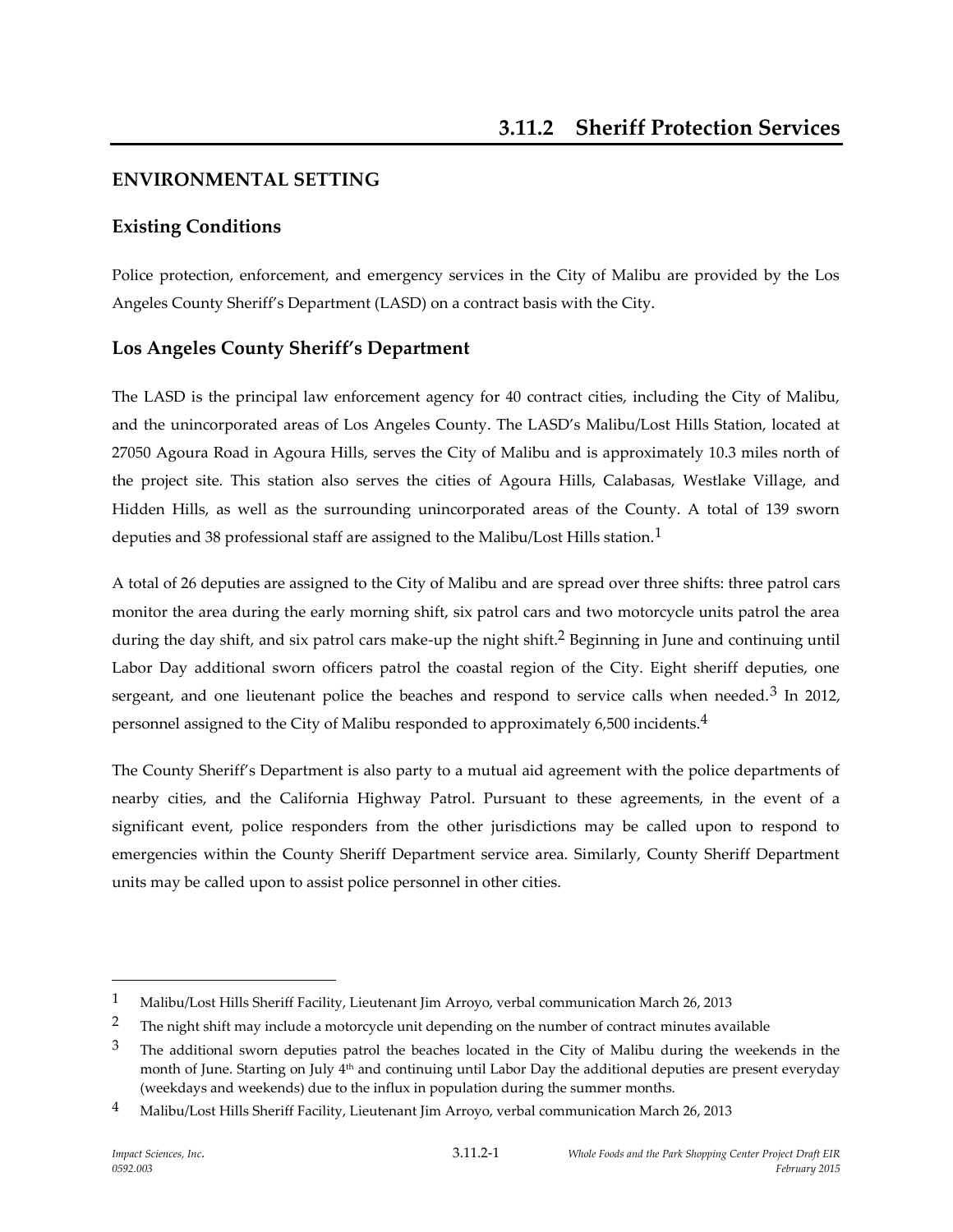Unlike fire protection services, police units are often in a mobile state; hence, the actual distance between a headquarters facility and the project site is often of little relevance in responding to emergencies. Instead, the number of officers out on the street is more directly related to the realized response time. Response time is defined as the total time from when a call is dispatched until the time that a police unit arrives to the scene. Calls for police assistance are prioritized based on the nature of the call. As shown in **Table 3.11.2-1, LASD Average Response Times within the City of Malibu**, actual response times are faster the Department's goals of all categories of service calls.

|                                 | <b>Response Time (minutes)</b> |      |
|---------------------------------|--------------------------------|------|
| <b>Type of Call for Service</b> | Actual                         | Goal |
| Emergency                       | 6.9                            | 10   |
| Priority                        | 11.2                           | 20   |
| Routine                         | 28.6                           | 60   |

| Table 3.11.2-1                                        |
|-------------------------------------------------------|
| LASD Average Response Times within the City of Malibu |

*Source: Rancho Malibu Hotel Project EIR Lieutenant Jim Arroyo, Malibu/Lost Hills Sheriff Facility*

The crime rate, which represents the number of crimes reported, affects the anticipated projected needs for staff and equipment for the LASD within the City of Malibu. It is logical to anticipate that an area's crime rate will increase as the population, degree of activity, and opportunity for crime increases. However, because a number of other factors also contribute to the resultant crime rate such as police presence, crime prevention measures, and ongoing legislation and funding, the potential for increased crime rates is not necessarily directly proportional to increases in land use activity. **Table 3.11.2-1, Reported Crimes by Occurrence 2012 (per 100,000)**, provides City of Malibu reported crimes by occurrence for the 2012 calendar year.

### **California Highway Patrol**

The primary responsibility of the California Highway Patrol (CHP) is to patrol State Highways and County roadways in the previously identified service area, enforce traffic regulations, respond to traffic accidents, and provide service and assistance for disabled vehicles. The CHP also provides assistance to all law enforcement agencies under emergency conditions. The CHP Southern Division maintains jurisdiction of area highways surrounding the City. The Southern Division maintains 10 area offices including the West Valley Office located at 5825 De Soto Avenue in Woodland Hills, 1,123 uniformed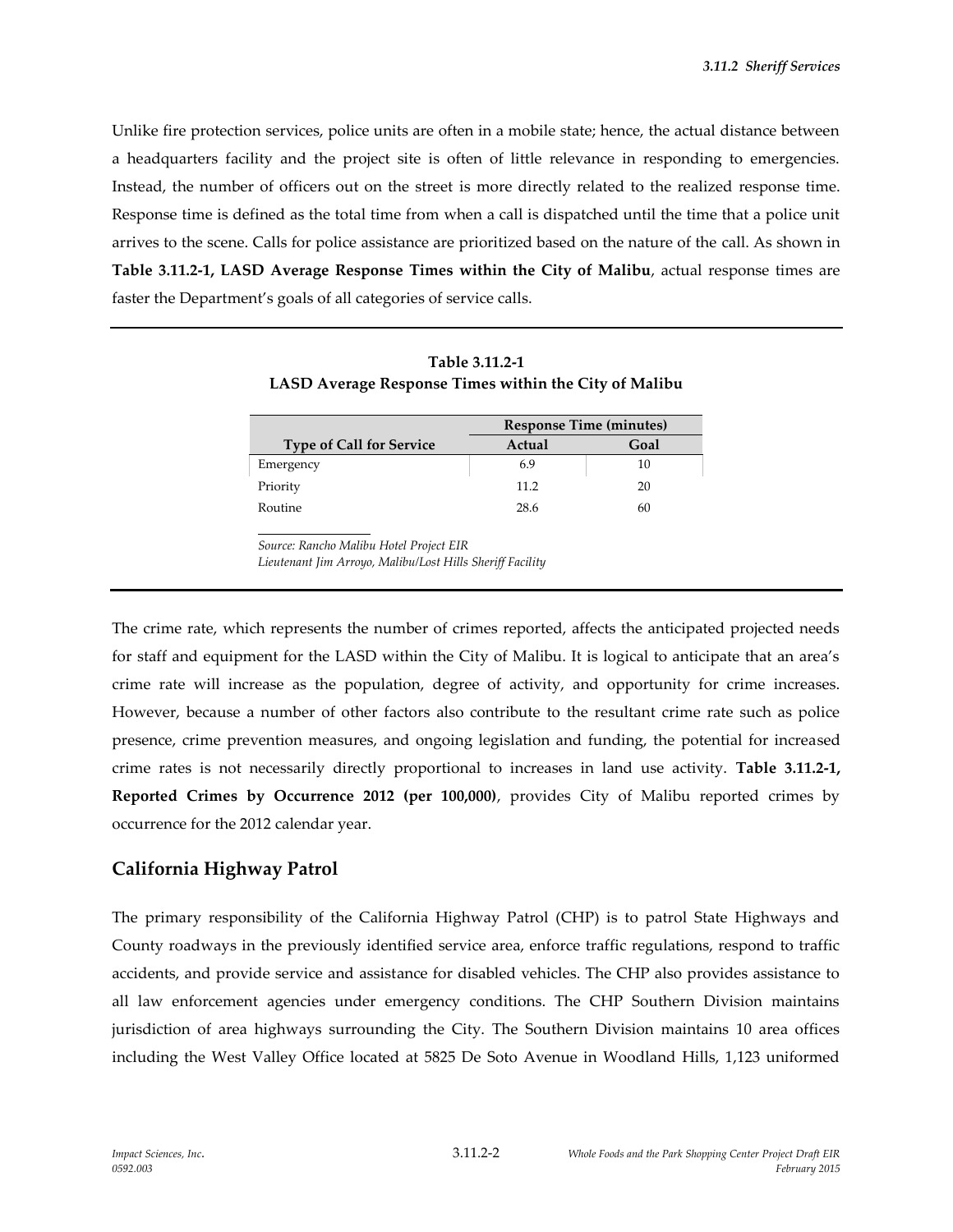Officers, and 359 non-uniformed personnel.<sup>5</sup> The nearest CHP office is located in Woodland Hills approximately 18.1 miles north of the project site.

> **Table 3.11.2-2 Reported Crimes by Occurrence 2012 (per 100,000)**

| <b>Type of Crime</b>                      | <b>Number of Crimes</b> |
|-------------------------------------------|-------------------------|
| Murders                                   | 0                       |
| Forcible Rape                             | 4                       |
| Robbery                                   | 5                       |
| Assault                                   | 6                       |
| Burglary                                  | 78                      |
| Theft                                     | 232                     |
| Auto Theft                                | 19                      |
| Arson                                     | $\theta$                |
| Total Part 1 Crimes in the City of Malibu | 344                     |
|                                           |                         |

*Source: City-data.com, http://www.city-data.com/crime/crime-Malibu-California.html, March 26,2014*

# **REGULATORY FRAMEWORK**

### **Federal**

There are no federal statutes related to police services that would apply to the proposed project.

#### **State**

There are no federal statutes related to police services that would apply to the proposed project.

### **Local**

# *City of Malibu General Plan*

The City's General Plan is primarily a policy document that sets goals concerning the community and gives direction to growth and development. In addition, it outlines the programs that were developed to accomplish the goals and policies of the General Plan. The Plan's Health and Safety Elements include policies that are applicable to sheriff and emergency services including cooperation between local agencies to achieve efficient and prompt responses to emergencies which require no outside help and coordinate efficient utilization of emergency assistance provided by neighboring communities and

 $\overline{a}$ 

<sup>5</sup> California Highway Patrol, Southern Division, Quick Facts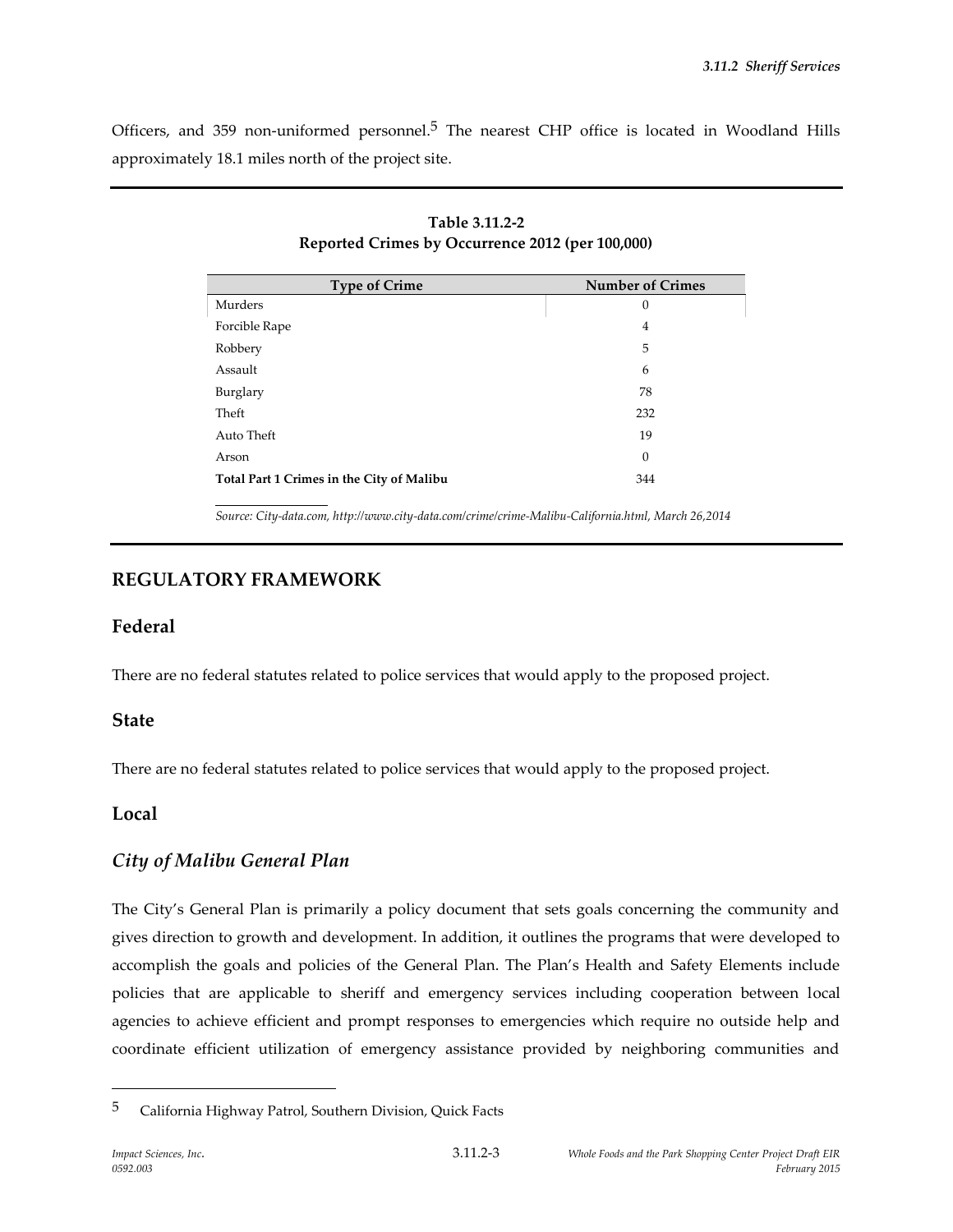county agencies under mutual-aid response. The Safety Element includes the following goals and policies as well as implementation measures pertaining to the proposed project and sheriff resources:

| S Objective 2.1:       | A comprehensive plan for response to all levels of emergency situations.                                                                                      |
|------------------------|---------------------------------------------------------------------------------------------------------------------------------------------------------------|
| <b>S Policy 2.1.1:</b> | The City shall cooperate to achieve efficient and prompt response by local<br>agencies to those emergencies, which require no outside help.                   |
| <b>S Policy 2.1.2:</b> | The City shall coordinate efficient utilization of emergency assistance provided<br>by neighboring communities and county agencies under mutual-aid response. |
| <b>S Policy 2.1.3:</b> | The City shall develop a plan to ensure that in situations of extreme emergency<br>the community is prepared to survive until outside assistance arrives.     |
| S Objective 3.1:       | Actively promote health and safety so that residents are exceptionally safe and<br>healthy by national standards.                                             |
| <b>S Policy 3.1.1:</b> | The City shall facilitate programs so that people feel safe, and crime and violence<br>are minimized.                                                         |
| <b>S Policy 3.1.3:</b> | The City shall assess risks to the health and safety of citizens and visitors, and<br>inform the public about those risks and ways to avoid them.             |
| <b>S Policy 3.1.4:</b> | The City shall encourage efforts by private organizations to enhance community<br>health and safety.                                                          |

# **ENVIRONMENTAL IMPACTS**

# **Thresholds of Significance**

The following thresholds for determining the significance of impacts related to Sheriff services are contained in the environmental checklist form contained in Appendix G of the most recent update of the *California Environmental Quality Act (CEQA) Statutes and Guidelines*. Impacts related to police services are considered significant if the proposed project would:

 Result in substantial adverse physical impacts associated with the provision of new or physically altered governmental facilities, or the need for new or physically altered governmental facilities, the construction of which could cause significant environmental impacts, in order to maintain acceptable service ratios, response times, or other performance objectives for police protection.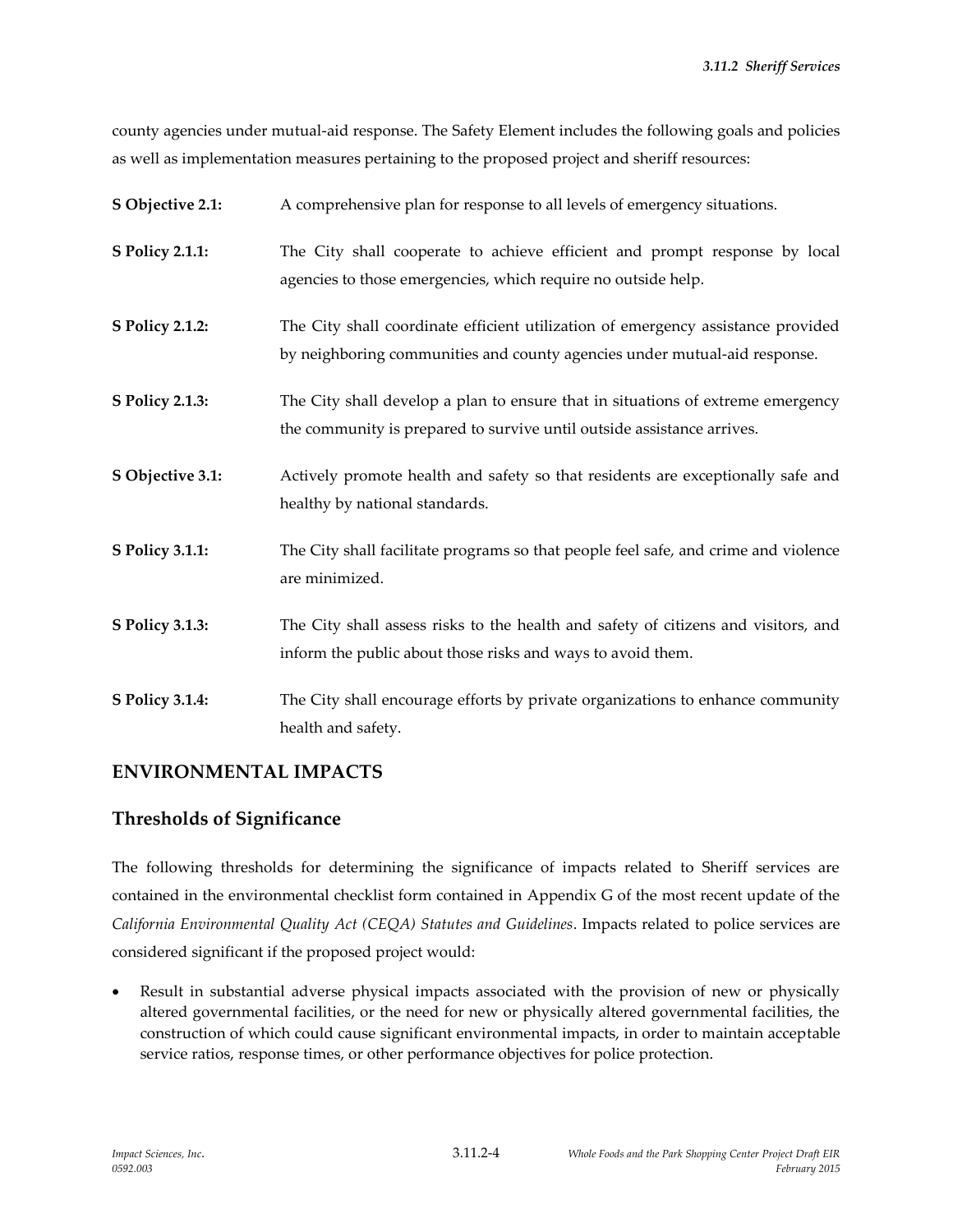*3.11.2 Sheriff Services*

### **Project Impacts**

# **Threshold 3.11.2-1 Result in substantial adverse physical impacts associated with the provision of new or physically altered governmental facilities, need for new or physically altered governmental facilities, the construction of which could cause significant environmental impacts, in order to maintain acceptable service ratios, response times or other performance objectives for police protection.**

Site development and construction would normally not require services from the County Sheriff's Department, except in the cases of trespass, theft, and/or vandalism. Such activities at a construction site do not typically place undue demands on law enforcement services. Construction activity would increase traffic both on and adjacent to the project site during working hours due to commuting construction workers, trucks and other large construction vehicles that would increase traffic volumes during the AM peak hour. Slow moving construction-related traffic along local roadways may reduce optimal traffic flows and conceivably could incrementally increase response times and increase vehicle accident potential. During construction, the County Sheriff's Department would require ample access for emergency vehicles and access for Sheriff's vehicles conducting routine patrol. With adequate access, response times would not be extended and the ability of deputies to provide proactive policing and efficient crime suppression would not be diminished. Implementation of standard construction-traffic control procedures such as flagmen and signage would further reduce any potential impact. Potential construction impacts related to Sheriff's emergency access and adequacy of Sheriff's response times is considered less than significant.

Increased vehicle traffic generated at buildout of the proposed project could adversely affect the operating condition of the local roadway network. Increased traffic could slow emergency response vehicles including reduced response times based upon heavier traffic and denser transient population in the area. However, mitigation measures are provided in **Section 3.13, Transportation and Traffic**, of this EIR that would maintain operation of the local roadway network at levels that are consistent with City standards. Because measures are provided to maintain adequate traffic flow and access, impacts are not considered significant.

During project operation, the County Sheriff's Department would have the responsibility to provide sheriff protection services for the project site. It is anticipated that demands for Sheriff's services would increase above current levels upon buildout of the project due to the public's and patron's increased utilization of the site. The County Sheriff's Department anticipates reduced response times and an increase in calls for service based upon heavier traffic. The Malibu/Lost Hills station presently assigns six deputy patrol cars and two motorcycle deputies in Malibu for the daytime shift, six deputy patrol cars for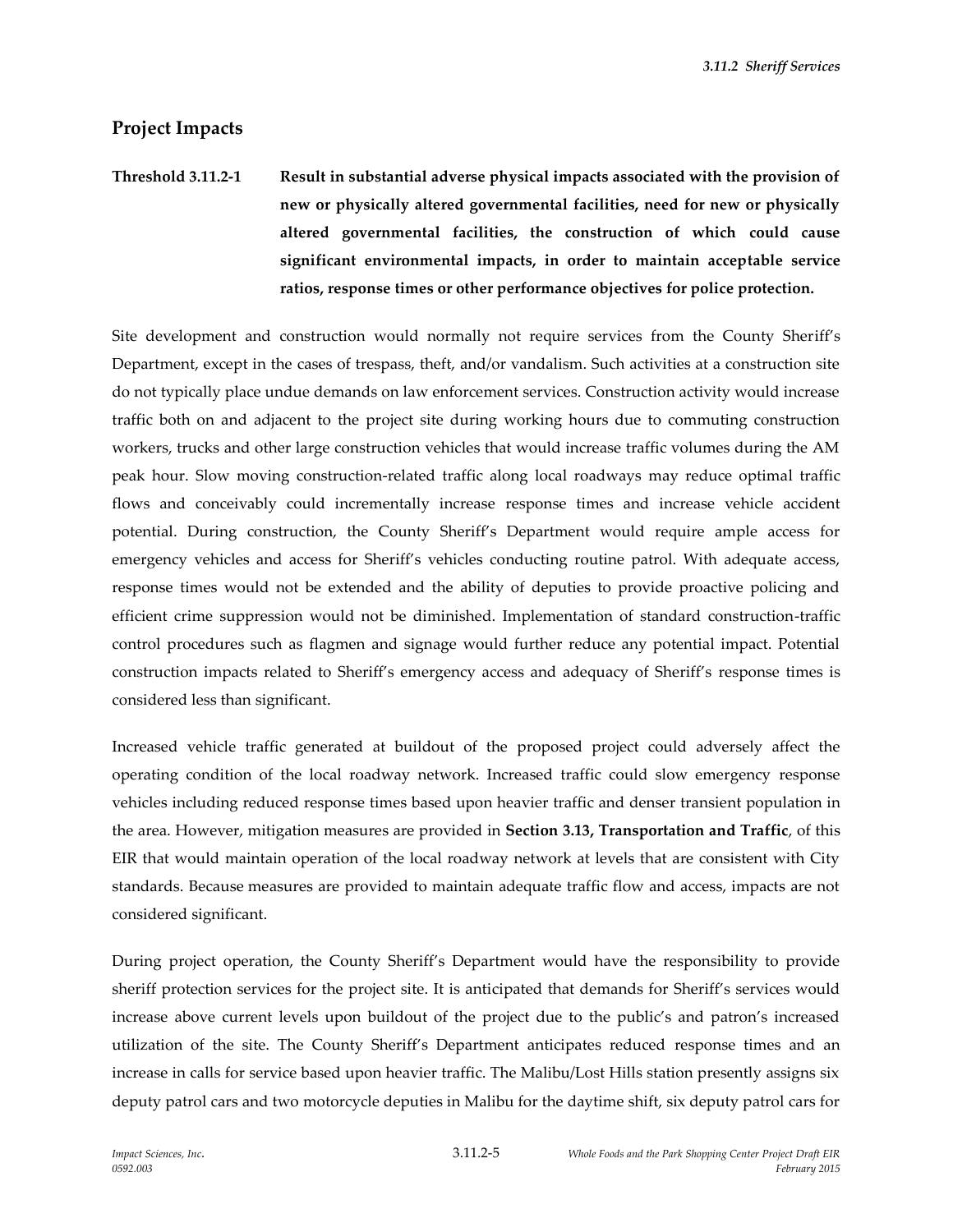the night shift, and three deputy patrol cards for the early morning shift. The County Sheriff's Department does not anticipate the increase in calls for service to be so great as to require the permanent assignment of additional patrol cars to the City.

Potential significant impacts to Sheriff's Department protective services could be reduced with the incorporation of security features into the project design, such as the use of appropriate landscape materials and building orientation. As proposed, the Whole Foods and the Park Shopping Center Project would incorporate security features into the project design that would potentially reduce the number of calls for police protection services. Project design features such as parking area lighting would contribute to the overall safety of the project site. Implementation of project design features is ensured by project conditions of approval.

The County Sheriff's Department would also review the site design during the planning and building plan-check process with respect to lighting, landscaping, building access and visibility, street circulation, building design and defensible space. Incorporation of the Department's recommendations would further reduce the potential law enforcement and protection impacts. With the incorporation of safety design techniques into the project design, potentially significant security impacts to persons and property and calls for service to the County Sheriff's Department would be reduced to a less than significant level.

Based on the above information, implementation of the proposed project would not result in substantial adverse physical impacts associated with the provision of new or physically altered governmental facilities and/or the need for new or physically altered governmental facilities, the construction of which could cause significant environmental impacts, in order to maintain acceptable response times or other performance objectives.

#### *Mitigation Measures*

No mitigation measures are required.

#### *Residual Impacts*

Impacts will be less than significant.

#### **Cumulative Impacts**

As discussed above, project implementation would not result in the need for new or physically altered Sheriff services. As such, the proposed project's contribution is not cumulatively considerable in regard to adverse physical impacts. However, **i**t is anticipated that demands for Sheriff's services in the project area would increase above current levels upon buildout of other related projects. Cumulative projects ongoing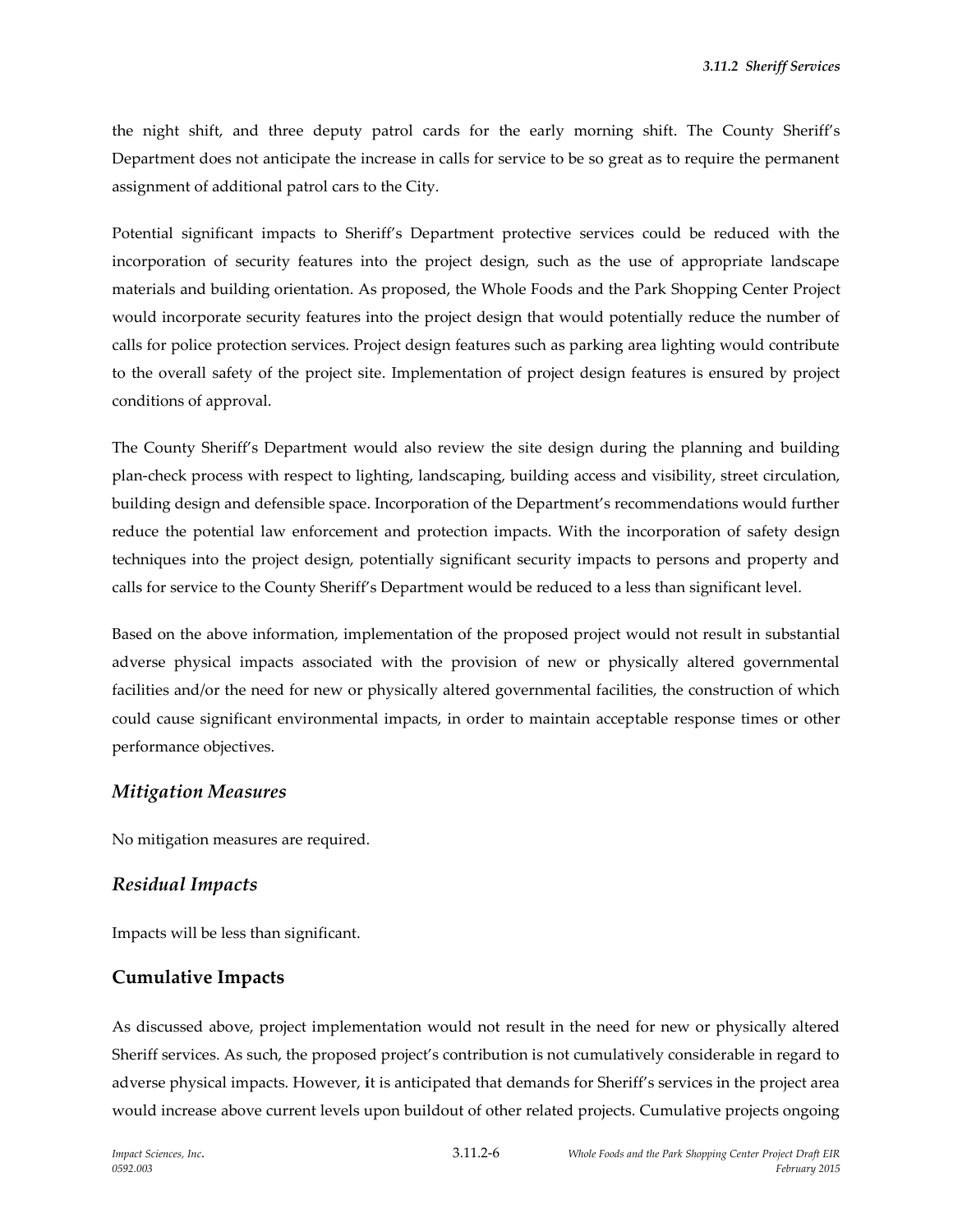and planned in the City would increase the demand for services from the Malibu/Lost Hills Sheriff's station. These projects may require the permanent assignment of additional patrol cars to Malibu and may necessitate additional deputy staffing. **Table 3.11.2-3, Cumulative Development Summary**, shows the types and amounts of growth expected to occur as a result of related projects.

| Size/Units  |
|-------------|
| 97 du       |
| 13,004 sf   |
| 274,936 sf  |
| 68,639 sf   |
| 211,050 sf  |
| $60,315$ sf |
| $6,033$ sf  |
|             |

### **Table 3.11.2-3 Cumulative Development Summary**

Source: Overland Traffic Consultants, Inc. *Traffic Impact Analysis for Proposed Neighboring Shopping Center, (2013) Appendix H.*

As shown in T**able 3.11.2-3, Cumulative Development Summary**, related projects would add 97 new residential units in the City of Malibu. Based on the average household size for Malibu of 2.42 residents<sup>6</sup> per dwelling unit, this would result in an increase of approximately 235 residents.

Based on the related projects information, including commercial office/retail, educational, and restaurant uses, a significant impact on the current level of Sheriff's Department protection services throughout the City of Malibu could occur unless the staff and equipment at the County Sheriff's Department are increased proportionately. Increased revenues from property tax and special tax revenue from the related projects can be used to fund increases in staffing and equipment. Furthermore, all proposed projects are required to submit to the County Sheriff's Department project site designs during the planning and building plan-check process. In conformance with normal County procedures, these plans shall be reviewed by the County Sheriff's Department with respect to lighting, landscaping, building access, and visibility, street circulation, building design and defensible space. Incorporation of such reviews would avoid any significant cumulative impacts to governmental facilities. Therefore, there would be no significant impacts on Sheriff's Department staffing or equipment.

 $\overline{a}$ 

<sup>6</sup> US Census Bureau State and County Quick Facts, City of Malibu, Persons per household 2008-2010